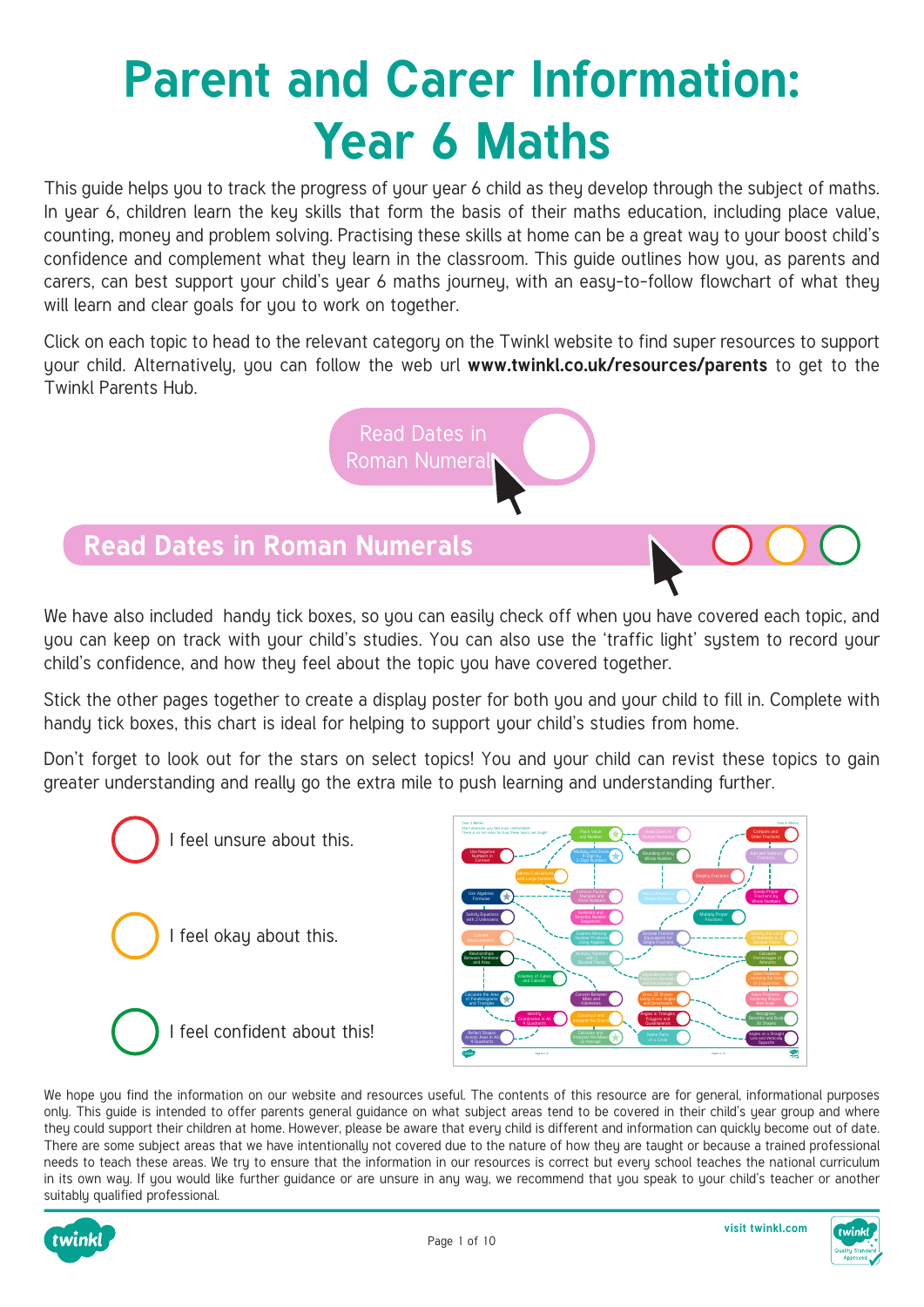# **Place Value and Number**

[Your child can read numbers up to 10 000 000 and identify the value of each digit in the number, They can](https://www.twinkl.co.uk/resources/maths-school-years-parents/number-and-place-value-maths-main-subjects-parents/year-6-ages-10-11-number-and-place-value-maths-main-subjects-parents)  also use knowledge of place value to compare and order large numbers. In addition, they can write 8-digit numbers in both figures and words.

### **Read Dates in Roman Numerals**

[Your child can read and write numbers in Roman numerals up to 1000 and can read years written in Roman](https://www.twinkl.co.uk/resources/age-specific-resources-parents/maths-school-years-parents/roman-numerals-maths-main-subjects-parents)  numerals, such as MCMLXXXII (1982).

#### **Compare and Order Fractions**

[Your child can identify the sizes of different fractions. They can then use this information to put fractions in](https://www.twinkl.co.uk/resources/maths-school-years-parents/fractions-maths-main-subjects-parents/fractions-year-6-ages-10-11-fractions-maths-main-subjects-parents)  order. They are also able to use knowledge of fractions larger than 1 (mixed numbers and improper fractions) to compare and order fractions.

# **Use Negative Numbers in Context**

[Your child understands negative numbers and how they are used in context, such as for temperature. They](https://www.twinkl.co.uk/resources/maths-school-years-parents/negative-numbers-maths-main-subjects-parents/negative-numbers-year-6-ages-10-11-maths-main-subjects-parents)  can count backwards and forwards through negative numbers including when crossing zero.

# **[Multiply and Divide 4-Digit by 2-Digit Numbers](https://www.twinkl.co.uk/resources/maths-school-years-parents/multiplication-and-division-maths-main-subjects-parents/year-6-ages-10-11-multiplication-and-division-maths-main-subjects-parents)**

Your child can multiply and divide a 4-digit number by a 2-digit number. They can use a variety of methods, including long multiplication and division. They can do this accurately and apply this method to other problems.

### **Rounding of Any Whole Number**

[Your child can use their knowledge of place value to round any numbers. For example, to round to the](https://www.twinkl.co.uk/resources/age-specific-resources-parents/maths-school-years-parents/rounding-numbers-maths-main-subjects-parents)  nearest thousand they look in the 'hundreds' column and round up or down accordingly.

#### **Add and Subtract Fractions**

[Your child can add and subtract fractions with different denominators \(bottom number\). They can also add and](https://www.twinkl.co.uk/resources/maths-school-years-parents/fractions-maths-main-subjects-parents/fractions-year-6-ages-10-11-fractions-maths-main-subjects-parents)  subtract mixed numbers (fractions with more than one whole number, for example  $1\frac{2}{3}$ ;  $3\frac{2}{5}$ ). They can do both these things by using their knowledge of equivalent fractions. For example,  $1\frac{2}{5} + \frac{3}{10} = \frac{7}{5} + \frac{3}{10} = \frac{14}{10} + \frac{3}{10} = \frac{17}{10}$ . 3 2 5 5 7 5 3 10 3 10 3 10 14 10 17 10

# **[Mental Calculations with Large Numbers](https://www.twinkl.co.uk/resources/maths-school-years-parents/addition-and-subtraction-maths-main-subjects-parents/addition-and-subtraction-year-6-ages-10-11-parents)**

Your child can work out the answer to addition, subtraction, multiplication and division questions involving larger numbers, mentally, choosing the most efficient and accurate method. They can recognise when it is most suitable to use a mental or written method to solve a question.

# **Simplify Fractions**

2 6 1 3 4 For example,  $\frac{4}{12}$  can be represented as  $\frac{2}{6}$  or even  $\frac{1}{3}$  . [Your child can simplify fractions. This means they can represent fractions in their smallest possible image.](https://www.twinkl.co.uk/resources/maths-school-years-parents/fractions-maths-main-subjects-parents/fractions-year-6-ages-10-11-fractions-maths-main-subjects-parents) 

Page 2 of 10













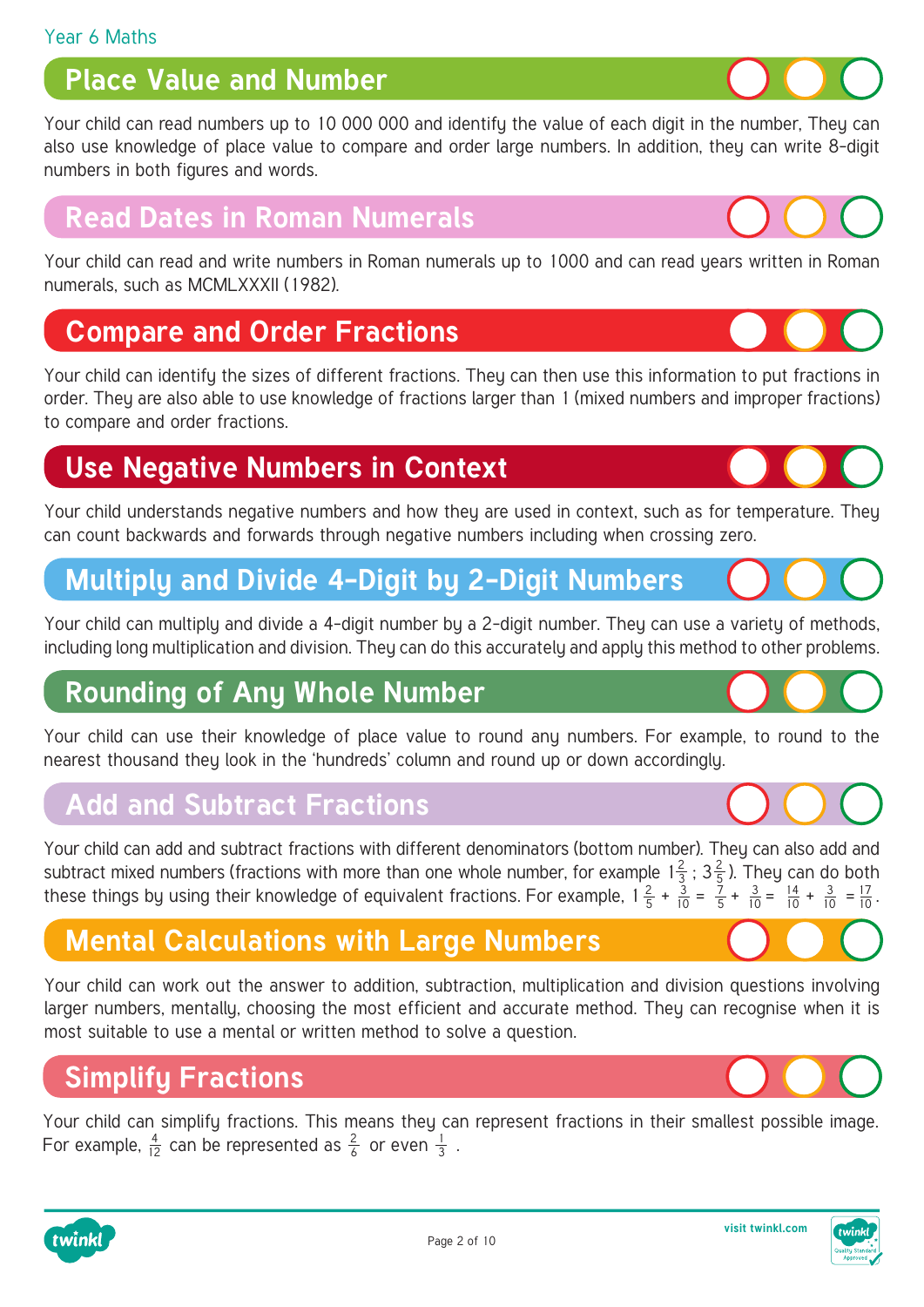

[Your child can understand and use algebraic formulae. They understand that symbols and letters can be used](https://www.twinkl.co.uk/resources/maths-school-years-parents/algebra-maths-main-subjects-parents/algebra-year-6-ages-10-11-maths-main-subjects-parents) to represent numbers and amounts. For example,  $4 + 5 = x$ , so the value of x is 9.

### **[Common Factors, Multiples and Prime Numbers](https://www.twinkl.co.uk/resources/maths-school-years-parents/prime-numbers-maths-main-subjects-parents/prime-numbers-year-6-ages-10-11-maths-main-subjects-parents)**

Your child can name the common factors and multiples for a given number. For example, the common factors of 12 and 16 are 2 and 4 because both 2 and 4 can be multiplied in some way to make both 12 and 16. They can also recall prime numbers and work out if a larger number is a prime number.

#### **Use Estimation to Check Answers**

[Your child can make sensible estimations to the answer of a question by using rounding and related number](https://www.twinkl.co.uk/resources/age-specific-resources-parents/maths-school-years-parents/rounding-numbers-maths-main-subjects-parents) facts. They can use this information to check their own answers and decide if it is an accurate one.

### **[Divide Proper Fractions by Whole Numbers](https://www.twinkl.co.uk/resources/maths-school-years-parents/fractions-maths-main-subjects-parents/fractions-year-6-ages-10-11-fractions-maths-main-subjects-parents)**

1 3 1 by whole numbers. For example,  $\frac{1}{3}$  divided by 2 =  $\frac{1}{6}$ . Your child can divide proper fractions (fractions where the top number is smaller than the bottom number)

#### **[Satisfy Equations with Two Unknowns](https://www.twinkl.co.uk/resources/maths-school-years-parents/algebra-maths-main-subjects-parents/algebra-year-6-ages-10-11-maths-main-subjects-parents)**

Your child can find the answers to problems involving two unknowns. For example,  $x + 6 = y$ ,  $y + x = 14$ , *y* + *y* = 20, so *x* = ? and *y* = ?

#### **[Generate and Describe Number Sequences](https://www.twinkl.co.uk/resources/maths-school-years-parents/patterns-and-sequences-maths-main-subjects-parents/patterns-and-sequences-year-6-ages-10-11-maths-main-subjects-parents)**

Your child can describe the pattern within a number sequence. For example, this number sequence doubles each time, 2, 4, 8, 16, 32. They can then use this information to create their own number sequences with a repeating pattern.

# **Multiply Proper Fractions**

[Your child can multiply proper fractions \(fractions where the top number is smaller than the bottom number\).](https://www.twinkl.co.uk/resources/maths-school-years-parents/fractions-maths-main-subjects-parents/fractions-year-6-ages-10-11-fractions-maths-main-subjects-parents) For example,  $\frac{1}{4} \times \frac{2}{6} = \frac{2}{24}$ . 4 2 6 2 24

#### **Convert Measurements**

[Your child can convert between different units of measurement that require the use of decimal places. This](https://www.twinkl.co.uk/resources/maths-school-years-parents/measurement-dimensions-mass-capacity-maths-main-subjects-parents/measurement-dimensions-mass-and-capacity-year-6-ages-10-11-maths-main-subjects-parents) can include converting between mm and m, g and kg or ml and l. For example, 25 mm = 2.5 cm = 0.025 m.

# **[Express Missing Number Problems Using Algebra](https://www.twinkl.co.uk/resources/maths-school-years-parents/algebra-maths-main-subjects-parents/algebra-year-6-ages-10-11-maths-main-subjects-parents)**

Your child can represent missing number problems using algebra. They replace the gap in the number sentence with an algebraic symbol. For example,  $15 + x = 29$ , so  $x = 14$ .









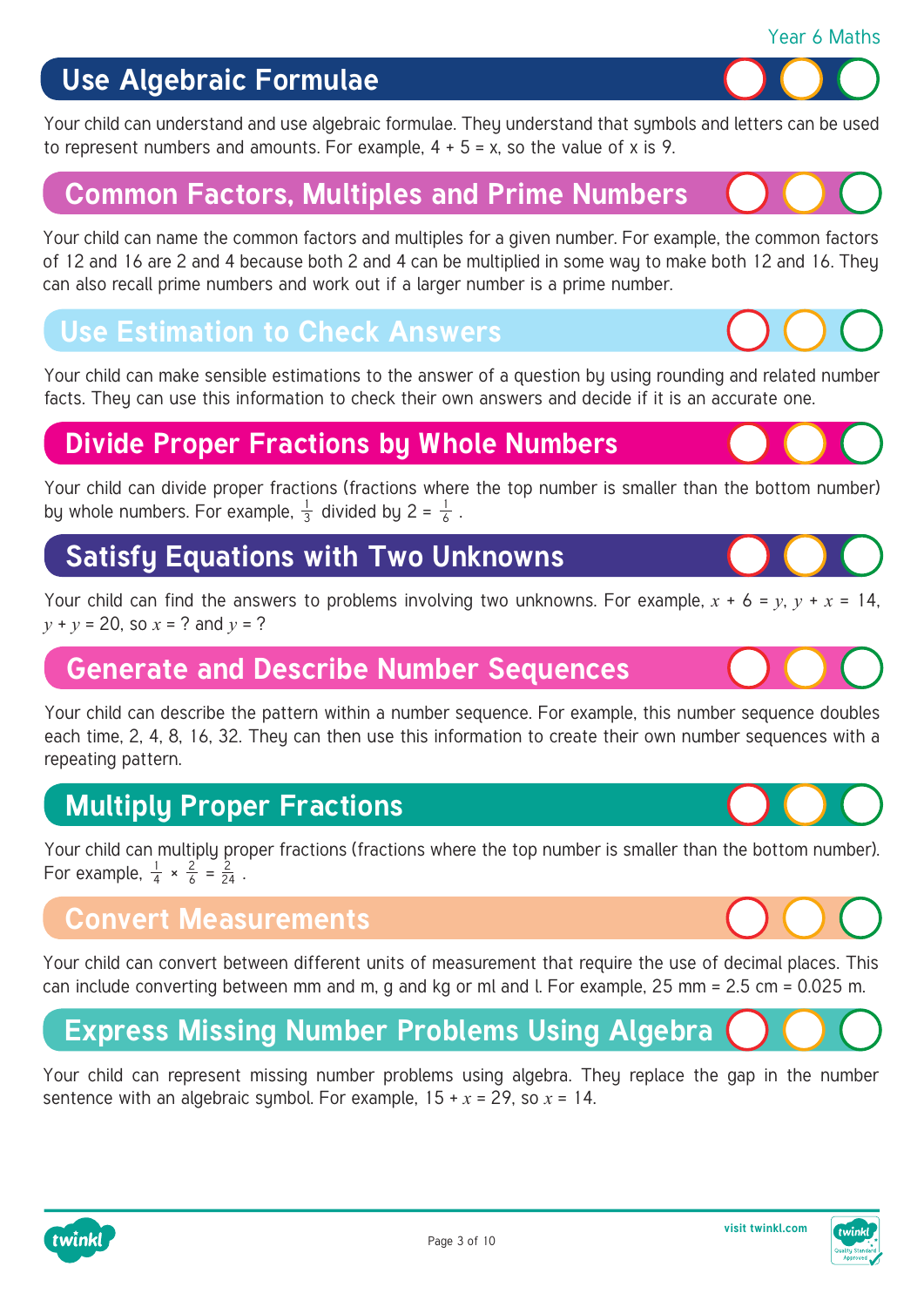#### **[Decimal Fraction Equivalents for Simple Fractions](https://www.twinkl.co.uk/resources/maths-school-years-parents/fractions-maths-main-subjects-parents/fractions-year-6-ages-10-11-fractions-maths-main-subjects-parents)**

3 denominator (bottom number). For example,  $\frac{3}{8}$  = 0.375 because 3 divided by 8 = 0.375. Your child can work out the decimal value of a simple fraction by dividing the numerator (top number) by the

#### **[Identifying the Value of Numbers to 3 Decimal Places](https://www.twinkl.co.uk/resources/maths-school-years-parents/decimals-maths-main-subjects-parents/decimals-year-6-ages-10-11-maths-main-subjects-parents)**

Your child can identify tenths, hundredths and thousandths within a number given to 3 decimal places. For example, 1.256 = 2 tenths, 5 hundredths and 6 thousandths. They can use this information to multiply and divide numbers by 10, 100 and 1000, including decimal numbers.

#### **[Relationships Between Perimeter and Area](https://www.twinkl.co.uk/resources/maths-school-years-parents/area-and-perimeter-maths-main-subjects-parents/area-and-perimeter-year-6-ages-10-11-maths-main-subjects-parents)**

Your child can identifu that shapes with the same area can look different and have different perimeters. They can also recognise that shapes can have the same perimeter and have different areas.

#### **[Multiply Numbers with 2 Decimal Places](https://www.twinkl.co.uk/resources/maths-school-years-parents/decimals-maths-main-subjects-parents/decimals-year-6-ages-10-11-maths-main-subjects-parents)**

Your child can multiply a number with 2 decimal places by a whole number. For example,  $1.45 \times 3 = 4.35$ .

#### **Calculate Percentages of Amounts**

[Your child can work out percentages of amounts. For example, 15% of 60 = 9. To do this, they can use](https://www.twinkl.co.uk/resources/maths-school-years-parents/fractions-maths-main-subjects-parents/fractions-year-6-ages-10-11-fractions-maths-main-subjects-parents)  knowledge of division and multiplication to work out 10% (divide by 10), 1% (divide by 100) and 5% (divide 10% by 2).

#### **Volumes of Cubes and Cuboids**

Your child can work out the volume of different cubes and cuboids. Theu understand that volume is the measure of how much space is inside a 3D shape. They can make sensible estimates as to the volume of a shape.

#### **[Equivalences for Fractions, Decimals and Percentages](https://www.twinkl.co.uk/resources/maths-school-years-parents/decimals-maths-main-subjects-parents/decimals-year-6-ages-10-11-maths-main-subjects-parents)**

Your child can recognise the patterns and relationships between fractions, decimals and percentages. They can use this information to convert between the different representations and solve problems. For example,  $\frac{1}{2}$  = 0.5 = 50%. 2

# **[Solve Problems Involving the Sizes of 2 Quantities](https://www.twinkl.co.uk/resource/t2-m-214-recipes-ratios-and-proportions-worksheets)**

Your child can solve problems that involve using ratio and proportion to find the relative size of 2 quantities. For example, this could involve working out how much of an ingredient is needed in a recipe, if you were making the recipe for 4 instead of 2 people.

#### **[Calculate the Area of Parallelograms and Triangles](https://www.twinkl.co.uk/resources/maths-school-years-parents/area-and-perimeter-maths-main-subjects-parents/area-and-perimeter-year-6-ages-10-11-maths-main-subjects-parents)**

Your child can work out the area of parallelograms and triangles. They understand that area is the space that a 2D shape occupies.







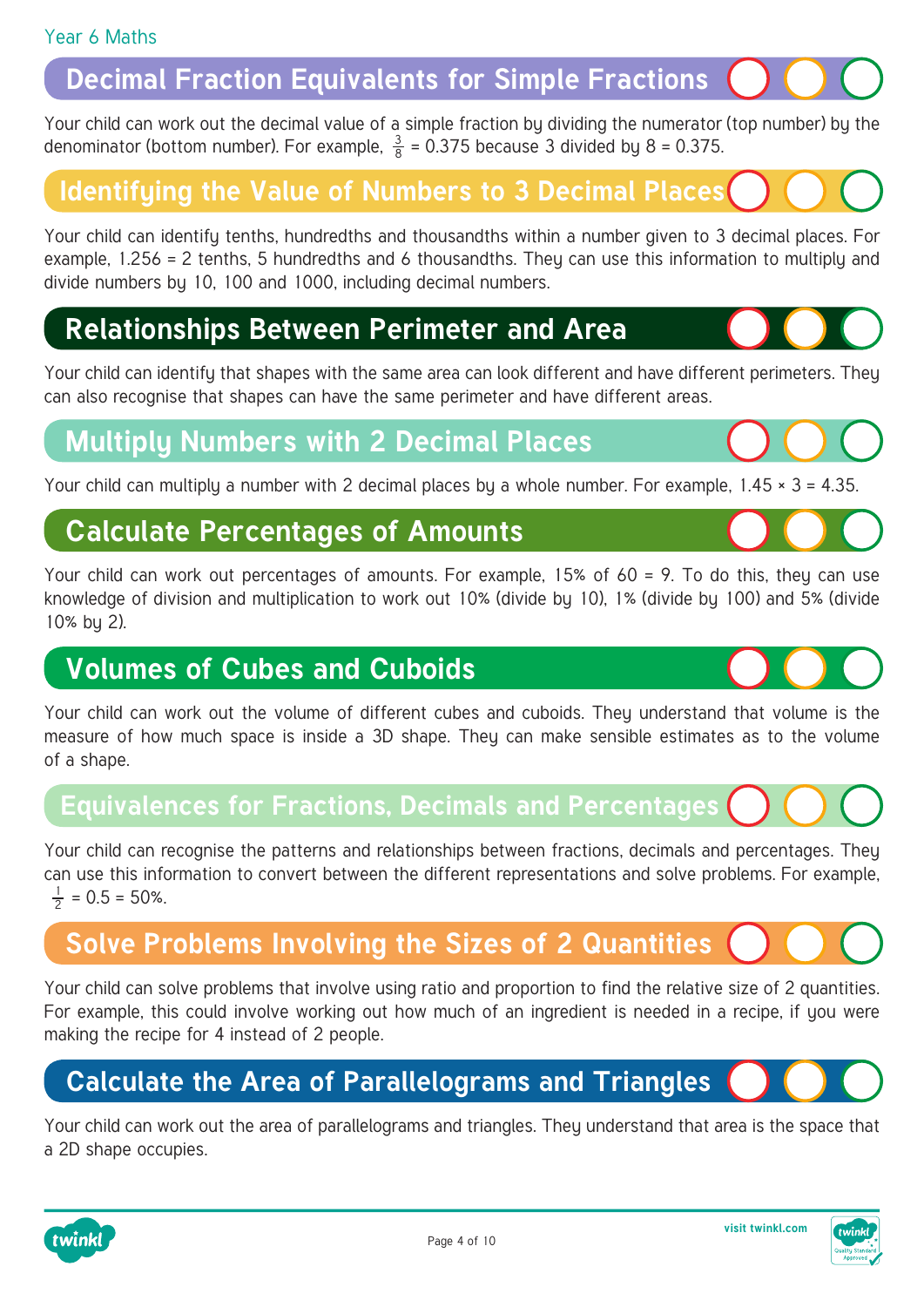

# **Convert Between Miles and Kilometres**

Your child can convert between miles and kilometres. 1 mile = 1.61 kilometre. They recognise that both units of measure are used to represent distance. For example, 3 miles = 4.83 kilometres.

# **[Draw 2D Shapes Using Given Angles and Dimensions](https://www.twinkl.co.uk/resources/age-specific-resources-parents/maths-school-years-parents/2d-shapes-maths-main-subjects-parents)**

Your child can draw a 2D shape using dimensions, measurements and angle sizes they have been given. They can use a combination of rulers and protractors accurately to create a precise drawing of a shape.

# **Solve Problems Using Shape and Scale**

[Your child can increase the size of a shape by using the scale factor \(the amount that the shape increases](https://www.twinkl.co.uk/resource/t2-m-1657-problems-involving-scaling-activity-sheet)  in size). For example, if a square is 2cm by 2cm in size, and the scale factor is 1:2, then the new shape will measure 4cm by 4cm.

# **[Identify Coordinates in All Four Quadrants](https://www.twinkl.co.uk/resources/maths-school-years-parents/angles-coordinates-maths-main-subjects-parents/angles-and-coordinates-year-6-ages-10-11-maths-main-subjects-parents)**

Your child can recognise coordinates for all four quadrants of a grid. They can place shapes on the grid at any position and identify the coordinates. They can use knowledge of negative numbers to identify positions in the  $2^{nd}$ ,  $3^{rd}$  and  $4^{th}$  quadrant.

#### **Construct and Interpret Pie Charts**

[Your child can use a piece of information to create a pie chart. They can answer questions about pie charts](https://www.twinkl.co.uk/resources/maths-school-years-parents/statistics-and-data-handling-maths-main-subjects-parents/statistics-and-data-handling-year-6-ages-10-11-maths-main-subjects-parents)  and use them to solve problems.

# **[Angles in Triangles, Polygons and Quadrilaterals](https://www.twinkl.co.uk/resources/maths-school-years-parents/angles-coordinates-maths-main-subjects-parents/angles-and-coordinates-year-6-ages-10-11-maths-main-subjects-parents)**

Your child can find missing angles in any triangle, quadrilateral (four-sided shape) and regular polygon. They understand that angles in a triangle add up to 180 degrees, angles in a quadrilateral add up to 360 degrees and all the angles in a regular polygon will be the same size.

# **[Recognise, Describe and Build 3D Shapes](https://www.twinkl.co.uk/resources/age-specific-resources-parents/maths-school-years-parents/3d-shapes-maths-main-subjects-parents)**

Your child can use flat, 2D nets to build and construct 3D shapes. They can identify the names of 3D shapes in different positions and orientations and can also describe the shape using it's properties (edges, faces, vertices).

# **[Reflect Shapes Across Axes in All Four Quadrants](https://www.twinkl.co.uk/resources/maths-school-years-parents/translation-rotation-and-reflection-maths-main-subjects-parents/year-6-ages-10-11-translation-rotation-and-reflection-maths-main-subjects-parents)**

Your child can reflect shapes on a coordinates grid. They can reflect the shape across all the axes, reflecting into the  $2^{nd}$ ,  $3^{rd}$  and  $4^{th}$  quadrant.

# **[Calculate and Interpret the Mean as Average](https://www.twinkl.co.uk/resources/maths-school-years-parents/statistics-and-data-handling-maths-main-subjects-parents/statistics-and-data-handling-year-6-ages-10-11-maths-main-subjects-parents)**

Your child can work out the mean (average) for a set of data. They can add together the total of the data, then divide it by the number of pieces of information. For example, for 4, 5, 5, 6, 8, 8, 10, the mean would be 46 divided by 7.

Page 5 of 10







Year 6 Maths

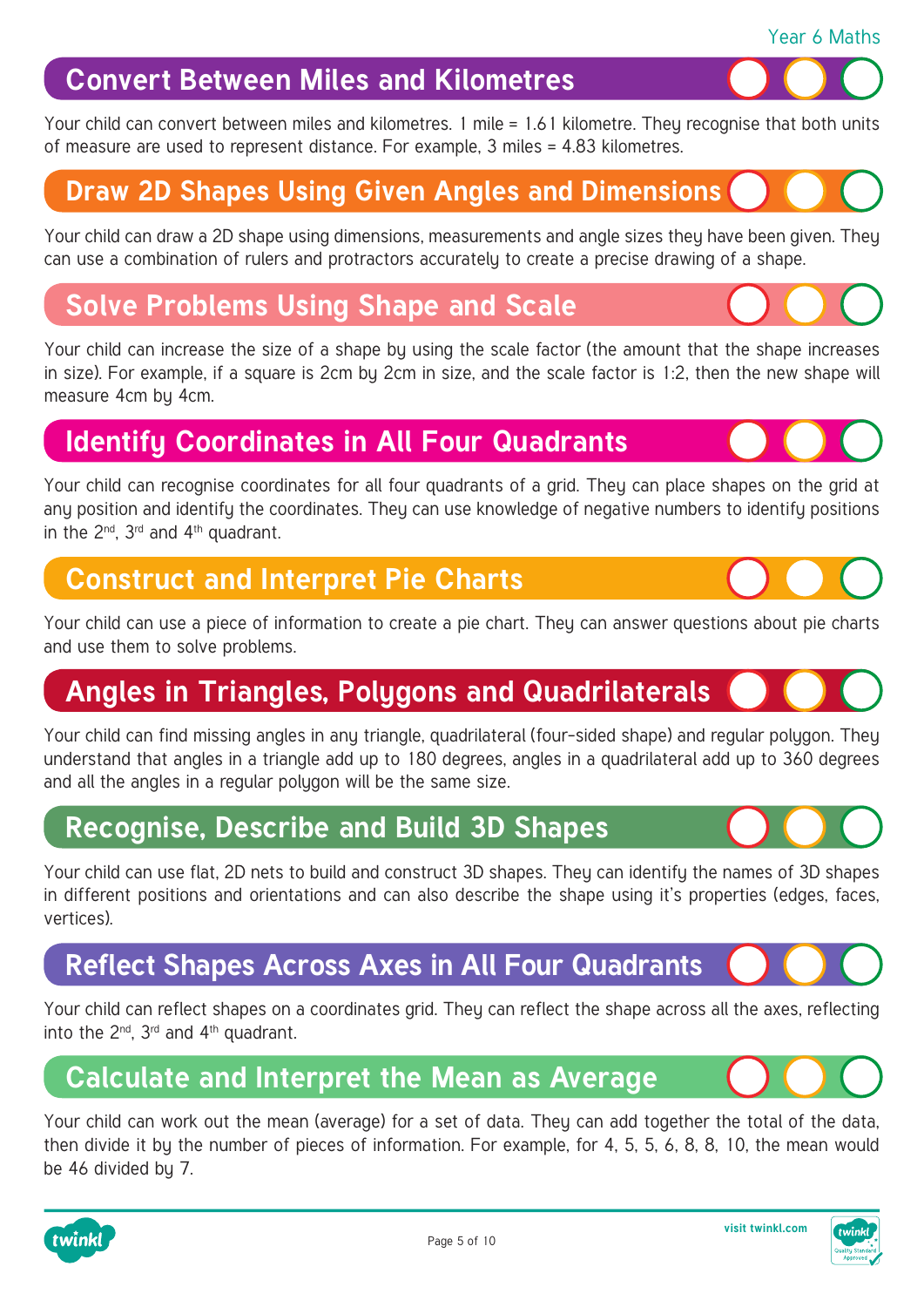#### **Name Parts of a Circle**



[Your child can identify the different parts of a circle. They can show the radius \(half the width of the circle\),](https://www.twinkl.co.uk/resource/t2-m-2420-year-6-parts-of-a-circle-display-poster)  diameter (the entire width of the circle) and circumference (the distance around the edge of the circle).

# **[Angles on a Straight Line and Vertically Opposite](https://www.twinkl.co.uk/resources/maths-school-years-parents/angles-coordinates-maths-main-subjects-parents/angles-and-coordinates-year-6-ages-10-11-maths-main-subjects-parents)**

Your child can work out angles that meet at a point using a protractor. They can identify that all angles on a straight line add up to 180 degrees and use this information to find missing angles. They are also able to demonstrate that angles which are found opposite one another, around a point are equal.

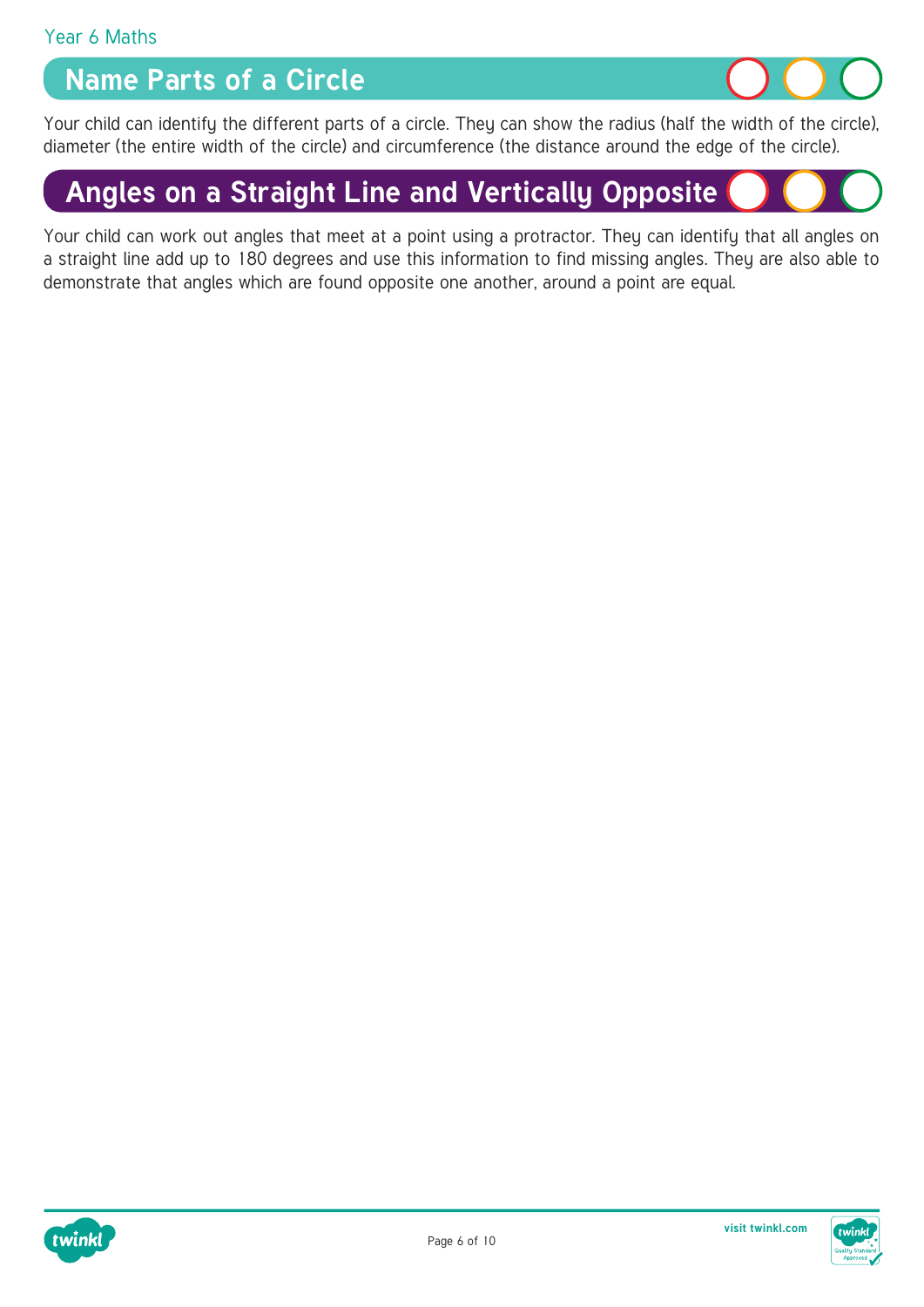# **Above and Beyond**

If you really want to go the extra mile, you and your child can review these sections, to gain a greater understanding of each topic and push their learning further.

# **Place Value and Number**

[Your child can use knowledge of squaring numbers to work out the root number. For example, the square](https://www.twinkl.co.uk/resources/maths-school-years-parents/number-and-place-value-maths-main-subjects-parents/year-6-ages-10-11-number-and-place-value-maths-main-subjects-parents)  root of  $9 = 3$  because  $3 \times 3 = 9$ .

Your child can make statements about rules and patterns found in maths, then test these statements and give evidence for them being true or false. For example, testing the statement 'adding together 2 numbers will always result in a larger answer'.

Your child can explain and describe that numbers are inifnite. If you count up from 0, you can continue on and on to an infinite amount.

# **[Multiply and Divide 4-Digit by 2-Digit Numbers](https://www.twinkl.co.uk/resources/maths-school-years-parents/multiplication-and-division-maths-main-subjects-parents/year-6-ages-10-11-multiplication-and-division-maths-main-subjects-parents)**

Your child can make use of a calculator to accurately check their answers and working out. They recognise what the symbols on a calculator do and realise that all calculations done on a calculator need to be checked too.

# **Use Algebraic Formulae**

[Your child can use algebra to demonstrate mathematical rules. For example, the rule for doubling would](https://www.twinkl.co.uk/resources/maths-school-years-parents/algebra-maths-main-subjects-parents/algebra-year-6-ages-10-11-maths-main-subjects-parents)  always be 2*x*. This means that whatever number you have (*x*), you would times by 2.

#### **★ [Calculate the Area of Parallelograms and Triangles](https://www.twinkl.co.uk/resources/maths-school-years-parents/area-and-perimeter-maths-main-subjects-parents/area-and-perimeter-year-6-ages-10-11-maths-main-subjects-parents)**

Your child can work out the area of a circle.

#### **Compare and Order Fractions**

[Your child can identify and use the vocabulary of probability. They can state whether an event is likely,](https://www.twinkl.co.uk/resources/maths-school-years-parents/fractions-maths-main-subjects-parents/fractions-year-6-ages-10-11-fractions-maths-main-subjects-parents)  unlikely, impossible or certain to happen.



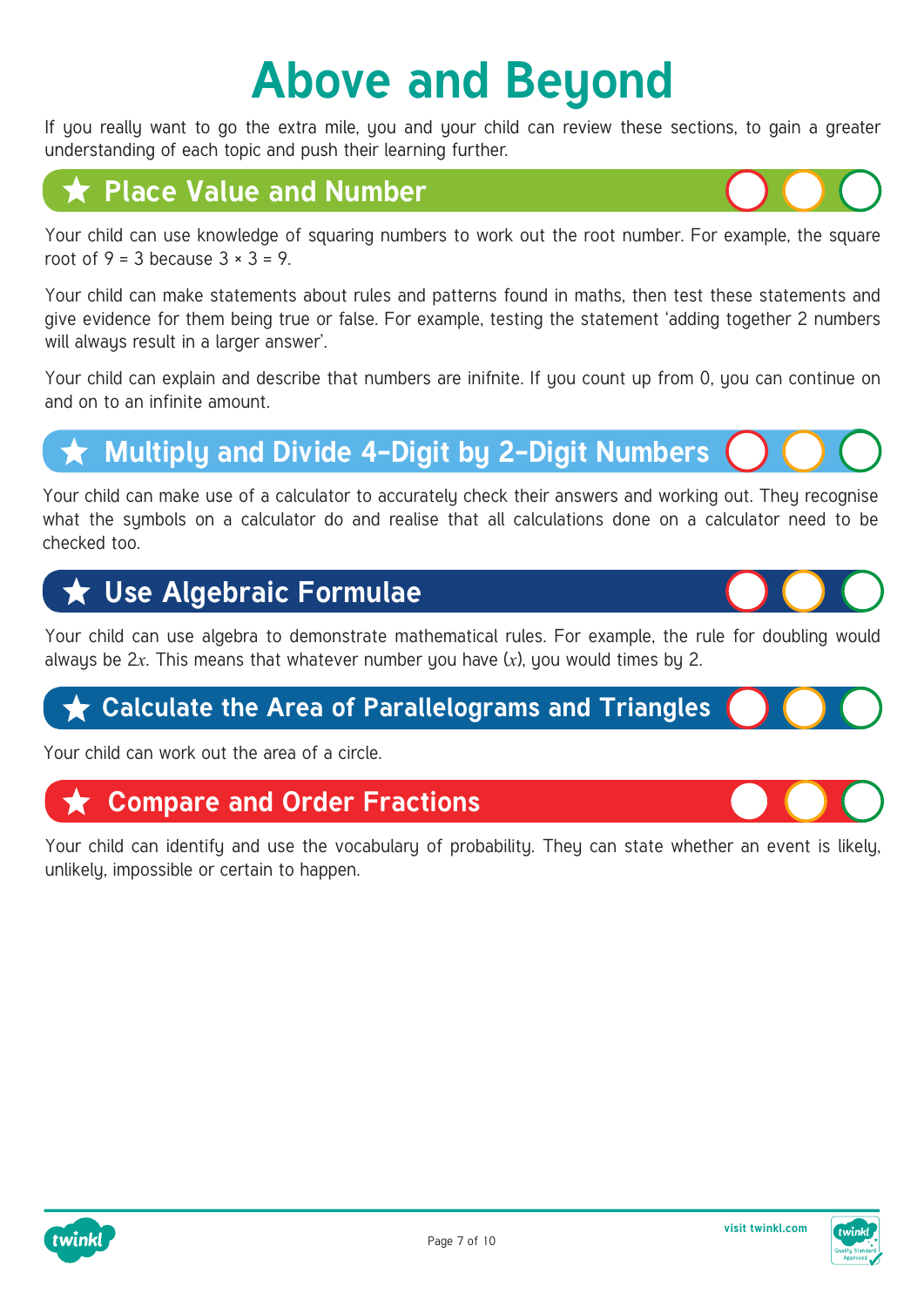

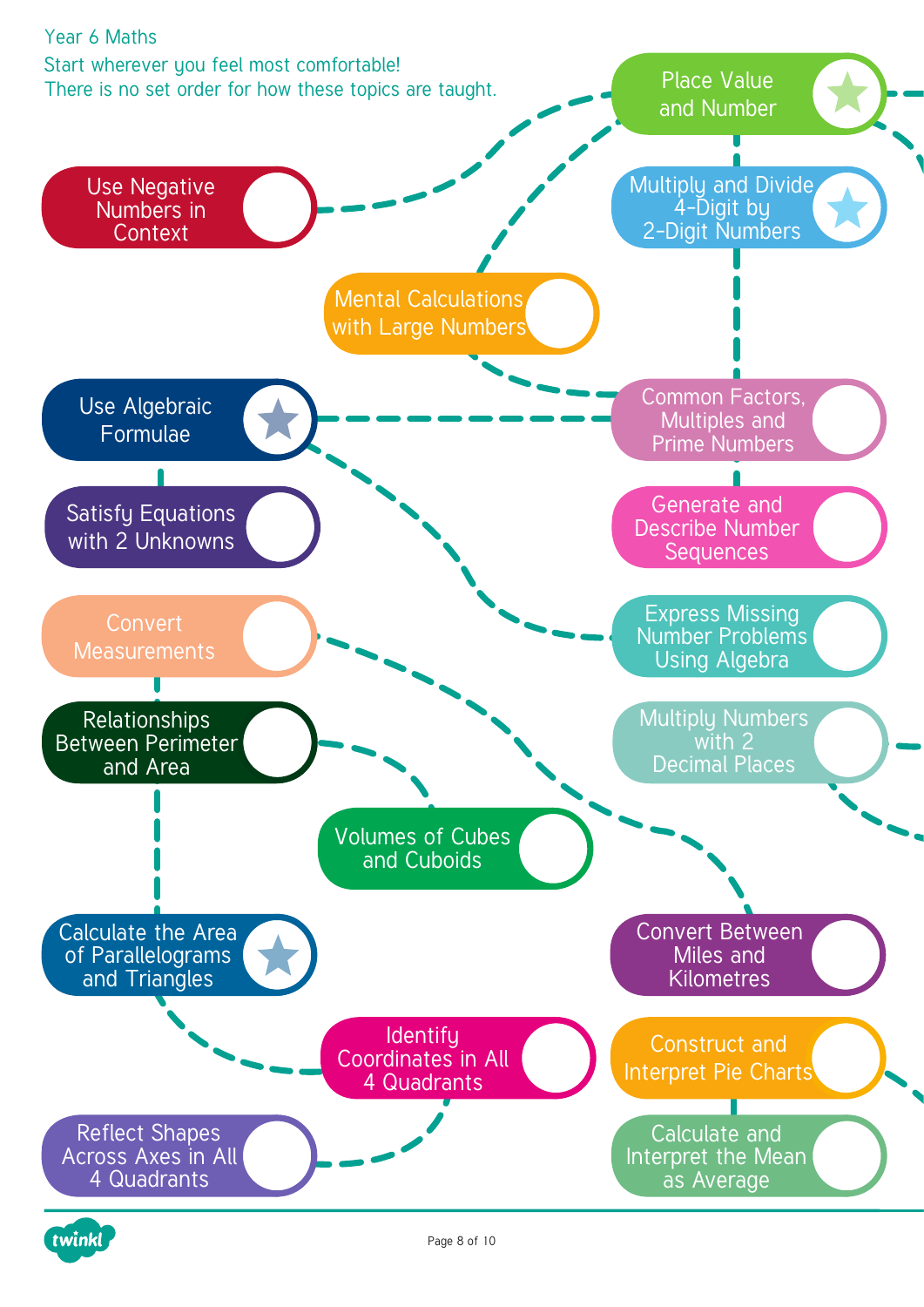